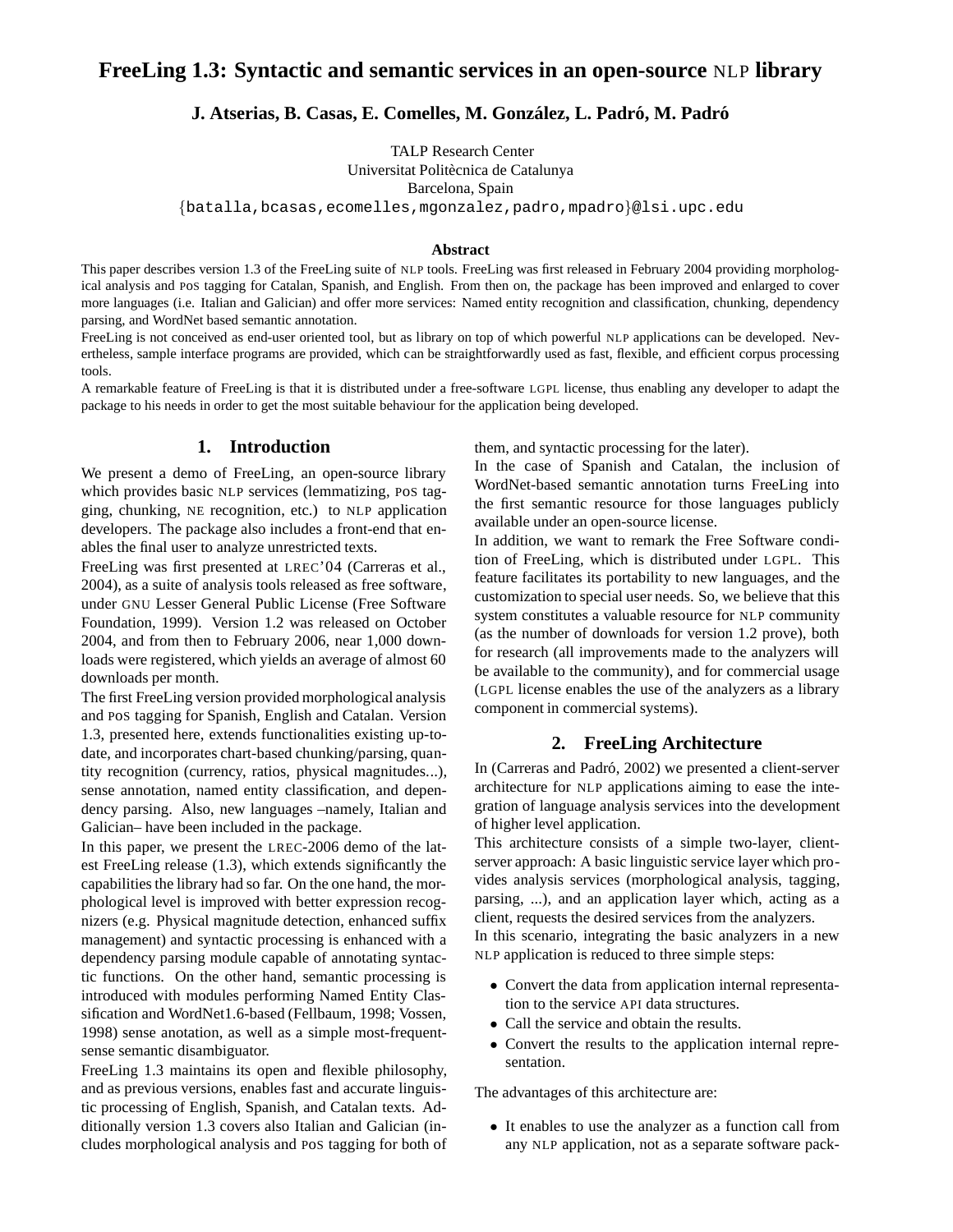age. This is a crucial issue for modern NLP, specially for high level application development.

- The clients requesting analysis services may be not only NLP applications, but also other serviceproviding modules (e.g. a parsing module might request a PoS tagging service). This enables the construction of increasingly more complex language analysis servers.
- It becomes unnecessary to define data interchange formats between analyzers. Each application can choose its own representation, provided it knows how to map it to the necessary data structures or parameters when requesting a service.
- Conversions are performed between client application data structures and server library data structures, being unnecessary to define data interchange formats between analyzers, and dramatically reducing the overhead caused by the reading, writing, parsing, and transmitting of text-based representations such as XML, SGML. Note that this doesn't mean that the client application has to adapt its input/output formats or internal representations. Provided the library is accessed via its API, the client application may handle the data at will.
- The linguistic processors do not need to be initialized for each piece of text to be analyzed.
- The application may decide how and when to invoke each analyzer, and on which text segment (i.e. there is no need of a whole-text pipelined processing).
- The client-server approach enables the interaction between objects via some standard distributed object middleware, such as CORBA (Common Object Request Broker Architecture) (Object Management Group, 2001), which makes it possible to distribute applications over a network, activate several instances of the same service, if necessary, as well as executing on any platform client applications written in any programming language.

In (Carreras et al., 2004) we presented FreeLing, the first version of our open-source suite of basic language analyzers following the above described philosophy. In this demo, we present version 1.3, with new languages and new linguistic services.

## **3. FreeLing 1.3 Features**

Version 1.3 of the suite, presented in this paper, provides the following features:

- Tokenization.
- Sentence splitting.
- Morphological analysis, with advanced suffix handling (diminutive, appreciative, clitic pronouns, etc.)
- Date-time expression recognition.
- Currency expression recognition.
- Numerical expression recognition (numbers, quantities, percentages, ratios, etc.).
- Physical magnitude expression recognition: Speed (e.g. 120 Km/h), length (e.g. 23 cm.), pressure (e.g. 12.3 in/ft2), frequency, density, power, etc.
- Part-of-Speech tagging. Two algorithms are provided: a HMM trigram model following (Brants, 2000), and a relaxation labelling model based on (Padró, 1998) which enables the use of hand-written rules together with the statistical models.
- Retokenization after Pos tagging. Some words in latin languages can be splitted once their Part-of-speech is known. For instance, the word vela in Spanish may be a noun (candle) but it also may mean see her if it is interpreted as an imperative form of the verb ver (to see) plus the enclitic pronoun la. The suffix handler is now able to detect this cases, and enrich the analysis with the necessary information. After tagging, when the category is known, the word may be splitted to ease the syntax steps, or simply to explicit the information.
- Chart Parser, a reimplementation of (Atserias and Rodríguez, 1998).
- Dependency parser, as described in (Atserias et al., 2005).
- Sense annotator based on WN1.6 for English, Spanish, and Catalan, as well as most-frequent-sense word sense disambiguation.
- Named Entity detection and classification. The classification module is based on Machine Learning Techniques, namely, the AdaBoost-based system winner of CoNLL'02 (Carreras et al., 2002).
- Inclusion of Italian and Galician.

### **3.1. The Machine Learning components**

The Named Entity Classification in FreeLing 1.3 is based on Machine Learning techniques, namely, the AdaBoost algorithm (Schapire and Singer, 1999) as used in (Carreras et al., 2002). This algorithm, as most ML based methods, requires the representation of the sentence to be annotated into a feature vector representation, which is achieved via a general feature extraction module based on Relational Generation Functions (Cumby and Roth, 2003).

This services are also accessible to the application using FreeLing. So, one application could use the library not as a language analysis server, but as a feature extraction and Machine Learning services layer.

We think that this service is relevant enough for general purposes as to be offered in a near future from a standalone library, which could be enriched with more ML methods and richer feature management.

### **3.2. The inclusion of new languages**

We have repeatedly claimed that FreeLing architecture, which tries to keep program code and linguistic data as independent as possible, makes it possible to easily integrate new languages in the library.

In this version, we have proved this claim, integrating two new languages at a very low labour cost.

Both Italian and Galician were included in the suite, following the steps:

• Obtain a freely available morphological dictionary. For italian, we used Morph-it!<sup>1</sup>, and for Galician,

<sup>1</sup>http://sslmitdev-online.sslmit.unibo.it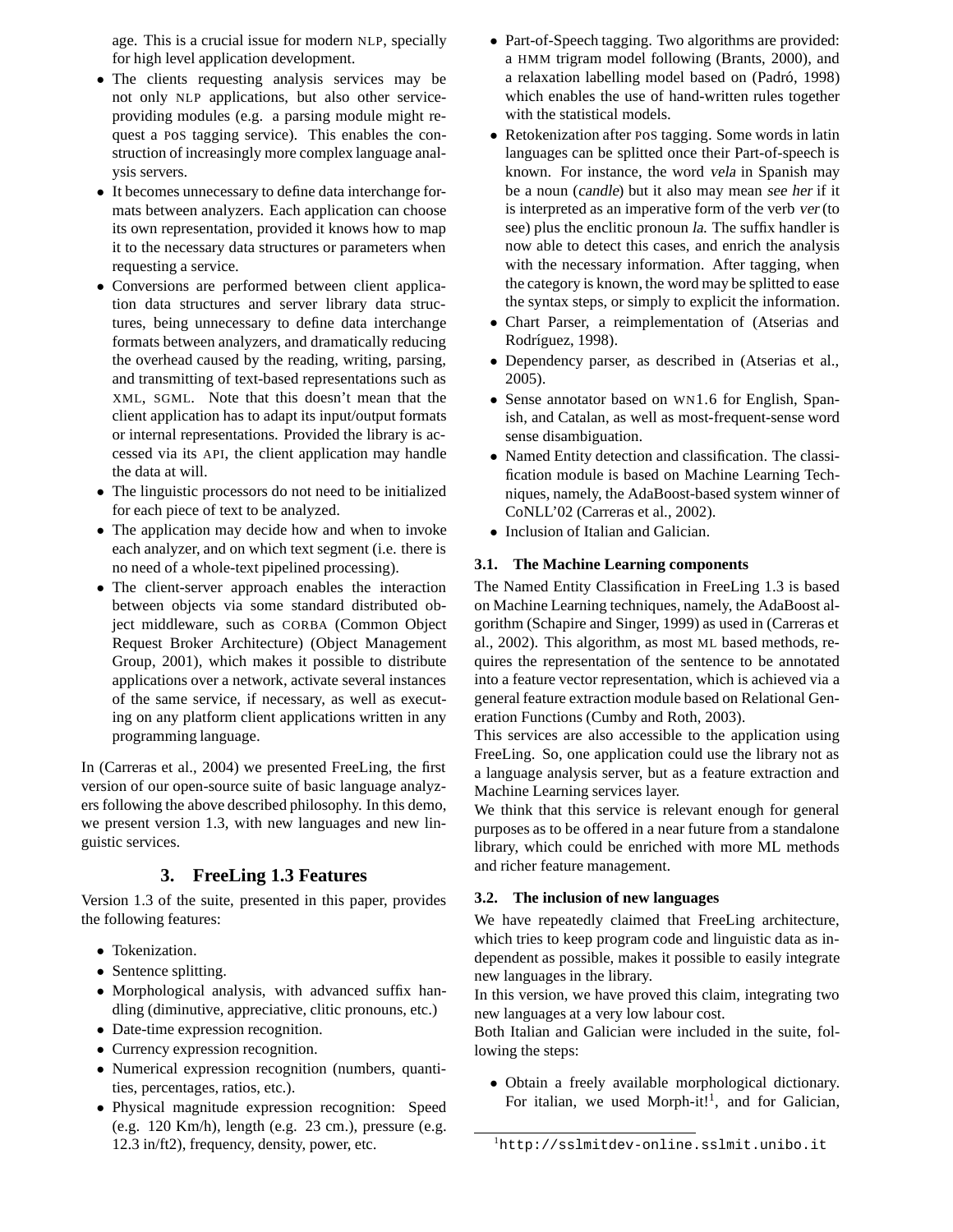the morphological dictionary developed by Seminario de Lingüística Informática<sup>2</sup> at Universidade de Vigo for the OpenTrad<sup>3</sup> project. Both dictionaries are distributed under an open Creative Commons license.

- Obtain some PoS tagged disambiguated corpus. The authors of the dictionaries kindly provided us such corpus. We used 100,000 words for Italian and 25,000 for Galician.
- Program some scripts to map the original morphological information into PoS tags that can be used in FreeLing. We followed PAROLE standard, as for Spanish and Catalan.
- Use those scripts to map the morphological dictionaries, and the tags in the training corpus.
- Train the taggers using the corrected corpus.
- Include the dictionaries and the tagging statistics into FreeLing package.
- Adapt to each languages the rules that control FreeLing modules behaviour (tokenizer, multiword recognizer, suffix handler, etc.)

The integration of Galician and Italian costed about 10 work days of a computer engineer familiar with FreeLing but with no knowledge of Italian nor Galician (although native speaker of Catalan and Spanish). Sufixation rules for Galician were written by a linguist in 1 work day.

### **3.3. Service Homogeneity across Languages**

The extensions incorporated in version 1.3 are not homogeneous, and –as in any free software project– depend greatly on external collaboration, and often, more on legal than technical constraints.

For instance, WN-based semantic annotation is only availble for Spanish, Catalan and English, but not for Italian or Galician, since there is no freely availble version of WN for these langauges (even a reduced version, as is the case of Catalan and Spanish).

Similarly, some features are not available for some languages due to a lack of man power, resources, or simply collaboration from the community. E.g., chunking is not available for English nor Italian, since nobody wrote or adapted the necessary context free grammar, and named entity classification is not available in most languages due to the lack of annotated training corpus.

Nevertheless, the present version constitutes a powerful and easily customizable and extendable language analysis tool, which we are proud to present to LREC-2006.

# **4. FreeLing 1.3 in Figures**

The Spanish and Catalan morphological dictionaries are rather smaller than the others, but since they contain the most frequent lemmas, they are expected to cover all closed category tokens plus over 80% of open–category tokens of unrestricted text.

• The English dictionary was automatically extracted from WSJ, with minimum manual post-edition, and thus may be a little noisy. It contains over 160,000 forms corresponding to some 102,000 different combinations lemma-PoS .

- The Spanish and Catalan dictionaries are hand build, and contain the 6,500 most frequent open-category lemmas for each language, plus all closed-category lemmas. The Spanish and Catalan dictionaries try to maintain the same coverage (that is, the same lemmas are expected to appear in both dictionaries). The Spanish dictionary contains over 81,000 forms corresponding to more than 7,100 different combinations lemma-PoS , and the Catalan one contains near 67,000 forms corresponding to more than 7,400 different combinations lemma-PoS .
- Italian dictionary contains over 355,000 forms corresponding to over 36,000 lemma-PoS combinations.
- Galician dictionary contains more than 90,000 forms, corresponding to near 7,400 lemma-PoS combinations.

In all cases, unknown words are handled via conditional probabilities of PoS tags given word suffixes, following the proposal of (Brants, 2000), so that the most suitable PoS tags are proposed for each word not included in the morphological dictionary. Each unknown words is assigned 2.5 tags in average, and over 99% of them get the right tag among those proposed.

The basic PoS tagger is a classical trigram HMM tagger in the style of (Cutting et al., 1992; Brants, 2000), trained on WSJ for English, and on 100,000 words of handdisambiguated corpus for Spanish, Catalan and Italian, and on a 25,000 word corpus for Galician. The tagger provides a precision near 97% for Spanish, Catalan, English and Italian, and about 95% for Galician.

Also, another tagger is provided, based on (Padró, 1998). Although the performances are similar, this second tagger offers the possibility of merging hand–written rules with the statistical model.

The system is able to morphologically analyze a text at a speed near 6,000 words/second in a P4 2.8 GHz processor. The PoS tagger disambiguates the morphological analyzer output at a speed of 3,100 words/sec. When performing both tasks simultaneously on the same processor, the speed is 2,300 words/sec.

The Named Entity Recognition module is a very naive pattern recognizer, which searches for capitalized words, allowing some functional words to be considered as part of a NE. The  $F_1$  of this module is about 90%. The Named Entity Classification module has an accuracy about 91% when applied over a perfect NE detection. When both modules are combined, the NER+NEC perfomance is about  $F_1 = 82\%$ .

# **5. Main External Contributions**

Many people apart from the original authors contributed to by reporting problems, suggesting various improvements, submitting actual code, extending linguistic databases, or simply, allowing us to use their linguistic data.

This is a list of the most remarkable of these contributions. The order is not relevant.

<sup>2</sup>http://sli.uvigo.es

 ${}^{3}$ http://www.opentrad.org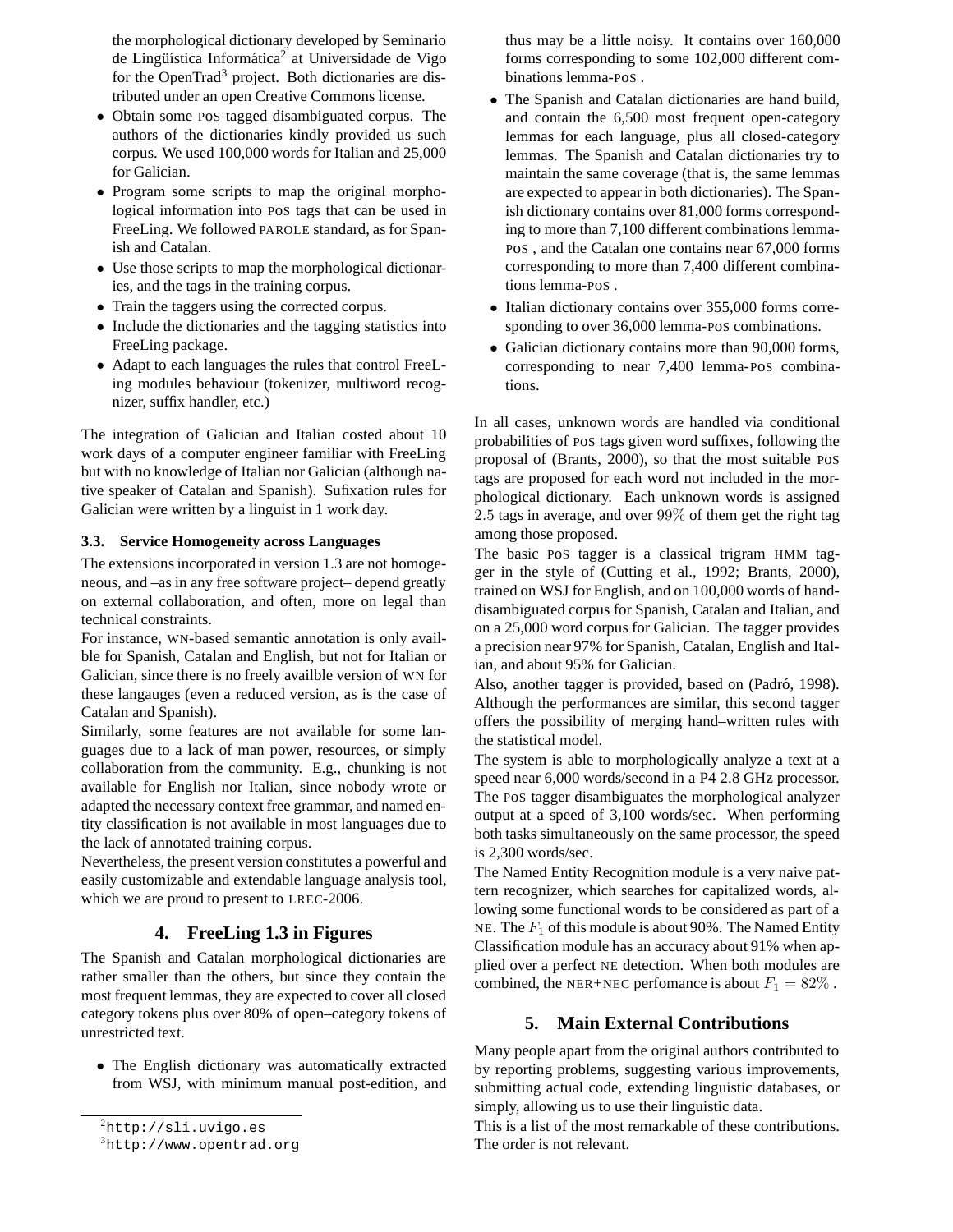- Mikel Forcada and the InterNostrum<sup>4</sup> team in Universitat d'Alacant completed the Spanish and Catalan dictionaries to cover the same lemas in both languages, enlarging the dictionaries from 5,000 to 6,500 lemmas.
- TALP and CLiC research centers and the NLP research group<sup>5</sup> at UNED (Universidad Nacional de Educacion a Distancia), who developed the Spanish WordNet in the framework of EuroWordNet and Meaning projects, granted the distribution of the synsets for the lemmas included in FreeLing Spanish dictionary.
- TALP and CLiC, who developed the Catalan WordNet, granted the distribution of the synsets for the lemmas included in FreeLing Catalan dictionary.
- The feature extraction module is based on the code developed by Dan Roth's Cognitive Computation Group<sup>6</sup> at University of Illinois at Urbana Champaign (UIUC), who we thank for allowing us to distribute our modified version under LGPL.
- The English WordNet<sup>7</sup> was developed by the Cognitive Science Laboratory at Princeton University. Synset information is included in FreeLing under the original WordNet license terms.
- The Italian dictionary is extracted from Morph-it!, developed by Marco Baroni and his colleagues at the Scuola Superiore di Lingue Moderne per Interpreti e Traduttori<sup>8</sup> of the University of Bologna. These data are included in FreeLing under their original Creative Commons license.
- The Galician dictionary was obtained from the Open-Trad project, and was developed by Xavier Gómez Guinovart and the members of the Seminario de Lingüística Informática at Universidade de Vigo. These data are included in this package under their original Creative Commons license. These researchers also took an active role in the creation and debugging of the Galician morphological data and rulesets.

### **6. Some Internal Details**

The internal architecture of the system is based on two kinds of objects: linguistic data objects and processing objects.

### **6.1. Linguistic Data Classes**

The basic classes in the library are used to contain linguistic data (such as a word, a PoS tag, a sentence, a document...). Any client application must be aware of those classes in order to be able to provide to each processing module the right data, and to correctly interpret the module results.

The linguistic classes supported by the current version are:

- analysis: A tuple <lemma, <sup>P</sup>o<sup>S</sup> tag, probability, senses>.
- word: A word form with a list of possible analysis.

• sentence: A list of words known to be a complete sentence, it may include also a parse tree and/or a dependency tree.

Figure 1 presents a UML diagram with the linguistic data classes.



Figure 1: FreeLing-1.3 Linguistic Data Classes.

#### **6.2. Processing Classes**

Apart from classes containing the linguistic data, the library provides classes able to transform those data:

- tokenizer: Receives plain text and returns a list of word objects.
- splitter: Receives a list of word objects and returns a list of sentence objects.
- morfo: Receives a list of sentence and morphologically annotates each word object in the given sentences. In fact, this class applies a cascade of specialized processors (number detection, date/time detection, multiword detection, dictionary search, etc.) each of which is in turn a processing class:
	- **–** locutions: Multiword recognizer.
	- **–** dictionary: Dictionary lookup and suffix handling.
	- **–** numbers: Numerical expressions recognizer.
	- **–** dates: Date/time expressions recognizer.
	- **–** quantities: Ratio and percentage expressions and monetary amount recognizer.
	- **–** punts: Punctuation symbol annotator.
	- **–** probabilities: Lexical probabilities annotator and unknown words handler.
	- **–** np: Proper noun recognizer.
- tagger: Receives a list of sentence objects and disambiguates the PoS of each word object in the

<sup>4</sup>http://www.internostrum.com

 $5$ http://nlp.uned.es

<sup>6</sup>http://l2r.cs.uiuc.edu/˜cogcomp

<sup>7</sup>http://wordnet.princeton.edu

<sup>8</sup>http://www.ssit.unibo.it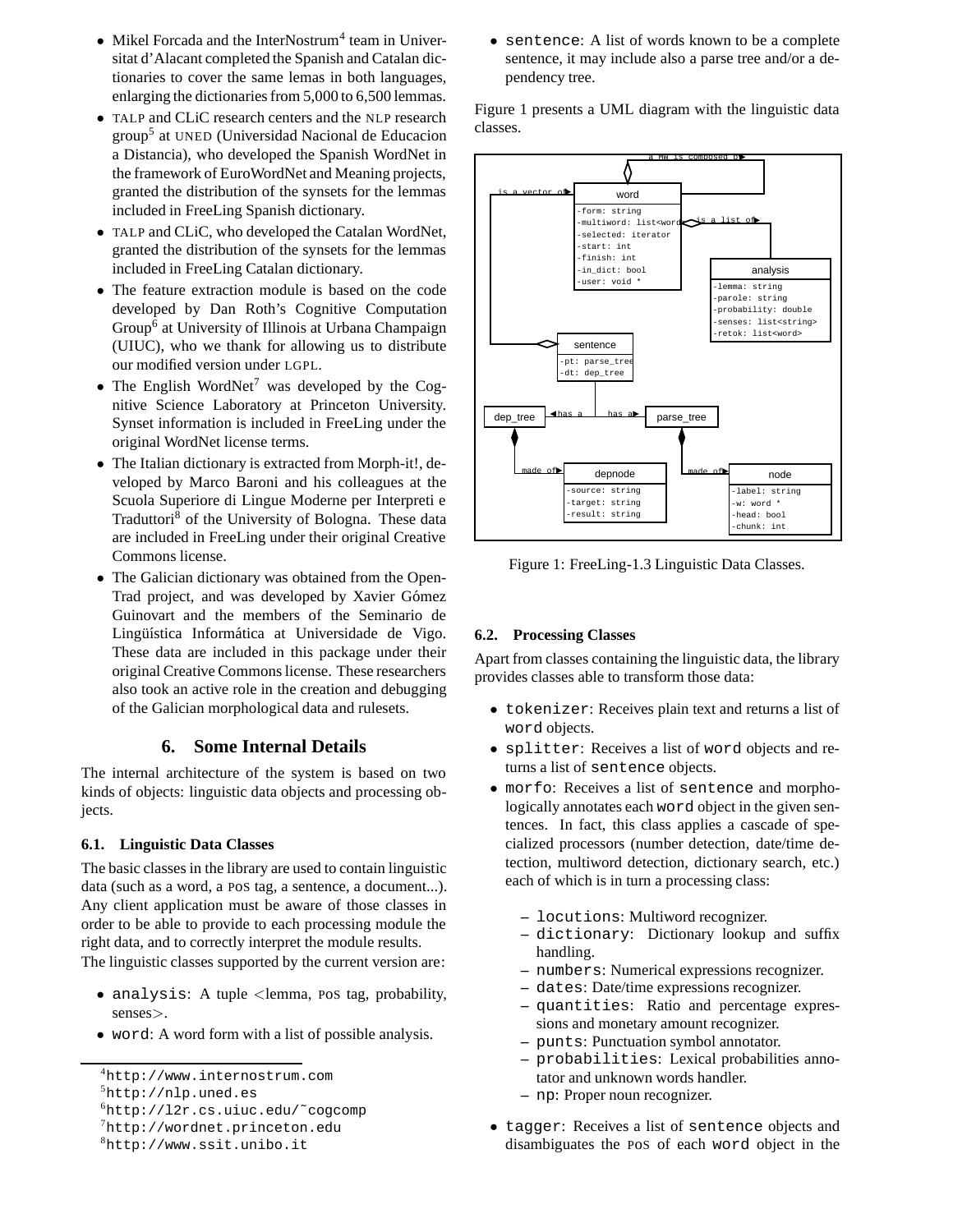given sentences. If the selected analysis carries retokenization information, the word may be splitted in two or more new words.

- NE classifier: Receives a list of sentence objects and classifies all word objects tagged as proper nouns in the given sentences.
- Sense annotator: Receives a list of sentence objects and enriches with synset information the analysis chosen by the tagger for each word object.
- chunk parser: Receives a list of sentence objects and enriches each of them with a parsed tree object.
- dependency parser: Receives a list of parsed sentence objects and enriches each of them with a dependency tree object.

Figure 2 presents a UML diagram with the procesing classes.

The client application is free to decide in which format wants to input, output or store its linguistic data, and only has to translate it to the classes described above when interacting with the library. Also, the client application is free to decide for which processing steps the library is going to be used –e.g. the application may require a tagger for Spanish but not for Catalan, or may want to call directly the morphological analyzer skipping tokenization and splitting steps, or may want to instance only a date/time expressions recognizer, without using any other functionality, etc.

## **7. Conclusions and Further Work**

We have presented FreeLing 1.3, the most recent version of this Open Source Language Analysis Suite.

The previous version (1.2) had near 1,000 downloads between October 2004 and February 2006, averaging 60 downloads/month, which indicates that FreeLing already constitutes a valuable resource for NLP community.

With the inclusion of Named Entity Classification and WNbased semantic annotation, we introduce semantics in the library, and offer the first open-source general-purpose semantic resource for Spanish and Catalan.

Also, the integration of Italian and Galician at a very low cost, prove that our approach is really flexible and allows the easy extension with new languages, provided a morphological lexicon and a PoS tagging training corpus are available.

Future versions of the analyzer library will provide more functionalities and improve the already existing features. We are specially interested on improving semantic processes such as Word Sense Disambiguation or Semantic Role Labelling, as well as in developing syntax and dependency parsing for English.

Also, the current ML engine will probably be build as a standalone general purpose library, and extended to include more algorithms than those currently supported, and a more flexible feature management.

### **8. Acknowledgments**

This work has been partially funded by the European Union through the MEANING project (IST-2001-34460) and by

the Spanish Industry Department through the OpenTrad project (FIT-340101-2004-0003, FIT-340001-2005-2). We also want to thank all FreeLing users for their valuable feedback and contributions.

## **9. References**

- Jordi Atserias and Horacio Rodríguez. 1998. Tacat: Tagged corpus analizer tool. Technical report lsi-98- 2-t, Departament de LSI. Universitat Politècnica de Catalunya.
- Jordi Atserias, Eli Comelles, and Aingeru Mayor. 2005. Txala: un analizador libre de dependencias para el castellano. *Procesamiento del Lenguaje Natural*, (35):455– 456, September.
- Thorsten Brants. 2000. Tnt a statistical part- of-speech tagger. In *Proceedings of the 6th Conference on Applied Natural Language Processing, ANLP*. ACL.
- Xavier Carreras and Lluís Padró. 2002. A flexible distributed architecture for natural language analyzers. In *Proceedings of the 3rd International Conference on Language Resources and Evaluation, LREC*, Las Palmas de Gran Canaria, Spain.
- Xavier Carreras, Lluís Màrquez, and Lluís Padró. 2002. Named entity extraction using adaboost. In *Proceedings of CoNLL Shared Task*, pages 167–170, Taipei, Taiwan.
- Xavier Carreras, Isaac Chao, Lluís Padró, and Muntsa Padró. 2004. Freeling: An open-source suite of language analyzers. In *Proceedings of the 4th International Conference on Language Resources and Evaluation (LREC'04)*.
- C. Cumby and Dan Roth. 2003. Feature extraction languages for propositionalized relational learning. In *IJCAI Workshop on Learning Statistical Models from Relational Data*. http://l2r.cs.uiuc.edu/ danr/Papers/CumbyRo03a.pdf.
- Doug Cutting, Julian Kupiec, Jan O. Pedersen, and Penelope Sibun. 1992. A practical part–of–speech tagger. In *Proceedings of the 3rd Conference on Applied Natural Language Processing, ANLP*, pages 133–140. ACL.
- Christiane Fellbaum, editor. 1998. *WordNet. An Electronic Lexical Database*. Language, Speech, and Communication. The MIT Press.
- Free Software Foundation. 1999. Lesser public general license. License conditions, Free Software Foundation. See http://www.gnu.org/licenses/licenses.html.
- Object Management Group. 2001. Common object request broker architecture. Technical document, Object Management Group. See http://www.omg.org, http://www.corba.org.
- Lluís Padró. 1998. *A Hybrid Environment for Syntax-Semantic Tagging*. Ph.D. thesis, Dep. Llenguatges i Sistemes Informàtics. Universitat Politècnica de Catalunya, February. http://www.lsi.upc.es/˜padro.
- R. E. Schapire and Y. Singer. 1999. Improved Boosting Algorithms Using Confidence-rated Predictions. *Machine Learning*, 37(3).
- Piek Vossen, editor. 1998. *EuroWordNet: A Multilingual Database with Lexical Semantic Networks*. Kluwer Academic Publishers.